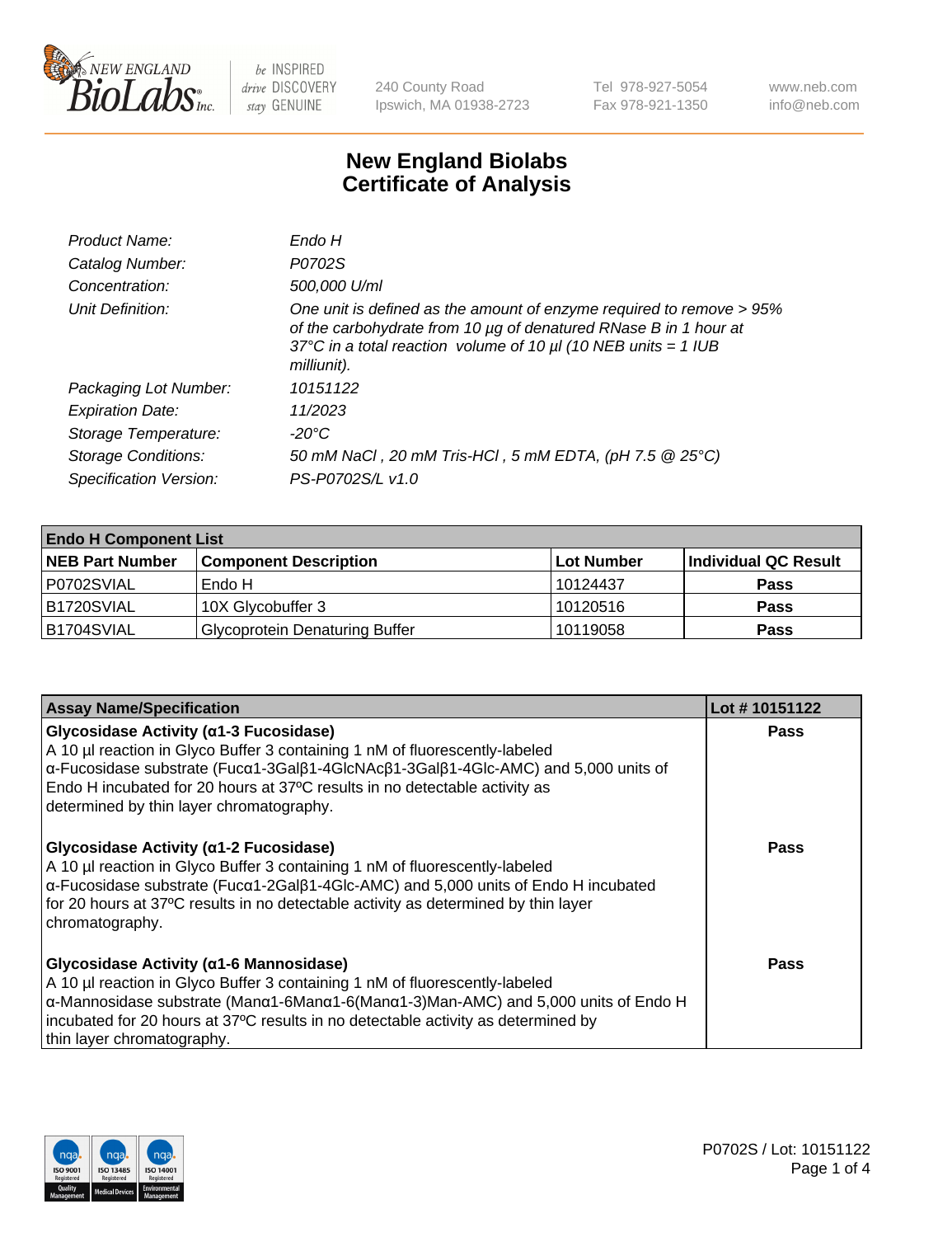

240 County Road Ipswich, MA 01938-2723 Tel 978-927-5054 Fax 978-921-1350

www.neb.com info@neb.com

| <b>Assay Name/Specification</b>                                                                                                                                                                                                                                                                                                                             | Lot #10151122 |
|-------------------------------------------------------------------------------------------------------------------------------------------------------------------------------------------------------------------------------------------------------------------------------------------------------------------------------------------------------------|---------------|
| Glycosidase Activity (α-N-Acetylgalactosaminidase)<br>A 10 µl reaction in Glyco Buffer 3 containing 1 nM of fluorescently-labeled<br>α-N-Acetylgalactosaminidase substrate (GalNAcα1-3(Fucα1-2)Galβ1-4Glc-AMC) and 5,000<br>units of Endo H incubated for 20 hours at 37°C results in no detectable activity as<br>determined by thin layer chromatography. | <b>Pass</b>   |
| Glycosidase Activity (α-Glucosidase)<br>A 10 µl reaction in Glyco Buffer 3 containing 1 nM of fluorescently-labeled<br>α-Glucosidase substrate (Glcα1-6Glcα1-4Glc-AMC) and 5,000 units of Endo H incubated<br>for 20 hours at 37°C results in no detectable activity as determined by thin layer<br>chromatography.                                         | <b>Pass</b>   |
| Glycosidase Activity (α1-3 Galactosidase)<br>A 10 µl reaction in Glyco Buffer 3 containing 1 nM of fluorescently-labeled<br>α-Galactosidase substrate (Galα1-3Galβ1-4GlcNAc-AMC) and 5,000 units of Endo H<br>incubated for 20 hours at 37°C results in no detectable activity as determined by<br>thin layer chromatography.                               | <b>Pass</b>   |
| Glycosidase Activity (a1-6 Galactosidase)<br>A 10 µl reaction in Glyco Buffer 3 containing 1 nM of fluorescently-labeled<br>α-Galactosidase substrate (Galα1-6Galα1-6Glcα1-2Fru-AMC) and 5,000 units of Endo H<br>incubated for 20 hours at 37°C results in no detectable activity as determined by<br>thin layer chromatography.                           | <b>Pass</b>   |
| Glycosidase Activity (α1-3 Mannosidase)<br>A 10 µl reaction in Glyco Buffer 3 containing 1 nM of fluorescently-labeled<br>α-Mannosidase substrate (Manα1-3Manβ1-4GlcNAc-AMC) and 5,000 units of Endo H<br>incubated for 20 hours at 37°C results in no detectable activity as determined by<br>thin layer chromatography.                                   | <b>Pass</b>   |
| Glycosidase Activity (β-N-Acetylgalactosaminidase)<br>A 10 µl reaction in Glyco Buffer 3 containing 1 nM of fluorescently-labeled<br>β-N-Acetylgalactosaminidase substrate (GalNAcβ1-4Galβ1-4Glc-AMC) and 5,000 units of<br>Endo H incubated for 20 hours at 37°C results in no detectable activity as<br>determined by thin layer chromatography.          | <b>Pass</b>   |
| Glycosidase Activity (β-N-Acetylglucosaminidase)<br>A 10 µl reaction in Glyco Buffer 3 containing 1 nM of fluorescently-labeled<br>β-N-Acetylglucosaminidase substrate (GlcNAcβ1-4GlcNAcβ1-4GlcNAc-AMC) and 5,000 units<br>of Endo H incubated for 20 hours at 37°C results in no detectable activity as<br>determined by thin layer chromatography.        | <b>Pass</b>   |

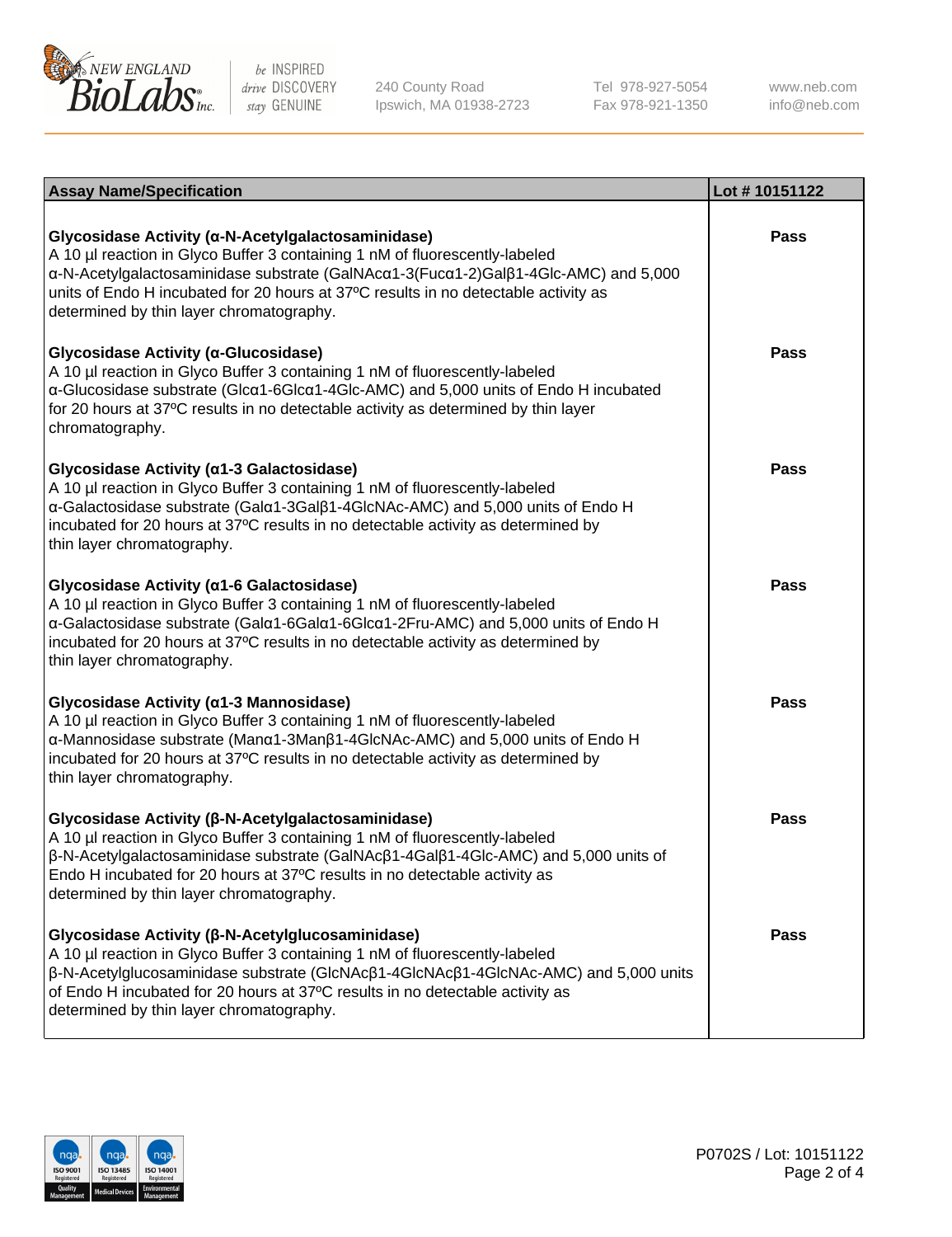

240 County Road Ipswich, MA 01938-2723 Tel 978-927-5054 Fax 978-921-1350

www.neb.com info@neb.com

| <b>Assay Name/Specification</b>                                                                                                                                                                                                                                                                                                                                      | Lot #10151122 |
|----------------------------------------------------------------------------------------------------------------------------------------------------------------------------------------------------------------------------------------------------------------------------------------------------------------------------------------------------------------------|---------------|
| Glycosidase Activity (β-Mannosidase)<br>A 10 µl reaction in Glyco Buffer 3 containing 1 nM of fluorescently-labeled<br>$\beta$ -Mannosidase substrate (Man $\beta$ 1-4Man $\beta$ 1-4Man-AMC) and 5,000 units of Endo H incubated<br>for 20 hours at 37°C results in no detectable activity as determined by thin layer<br>chromatography.                           | <b>Pass</b>   |
| Glycosidase Activity (α-Neuraminidase)<br>A 10 µl reaction in Glyco Buffer 3 containing 1 nM of fluorescently-labeled<br>α-Neuraminidase substrate (Neu5Acα2-3Galβ1-3GlcNAcβ1-3Galβ1-4Glc-AMC) and 5,000<br>units of Endo H incubated for 20 hours at 37°C results in no detectable activity as<br>determined by thin layer chromatography.                          | <b>Pass</b>   |
| Glycosidase Activity (β1-3 Galactosidase)<br>A 10 µl reaction in Glyco Buffer 3 containing 1 nM of fluorescently-labeled<br>$\beta$ -Galactosidase substrate (Gal $\beta$ 1-3GlcNAc $\beta$ 1-4Gal $\beta$ 1-4Glc-AMC) and 5,000 units of Endo<br>H incubated for 20 hours at 37°C results in no detectable activity as determined by<br>thin layer chromatography.  | <b>Pass</b>   |
| Glycosidase Activity (β1-4 Galactosidase)<br>A 10 µl reaction in Glyco Buffer 3 containing 1 nM of fluorescently-labeled<br>$\beta$ -Galactosidase substrate (Gal $\beta$ 1-4GlcNAc $\beta$ 1-3Gal $\beta$ 1-4Glc -AMC) and 5,000 units of Endo<br>H incubated for 20 hours at 37°C results in no detectable activity as determined by<br>thin layer chromatography. | <b>Pass</b>   |
| Glycosidase Activity (β-Xylosidase)<br>A 10 µl reaction in Glyco Buffer 3 containing 1 nM of fluorescently-labeled<br>$\beta$ -Xylosidase substrate (Xyl $\beta$ 1-4Xyl $\beta$ 1-4Xyl $\beta$ 1-4Xyl-AMC) and 5,000 units of Endo H<br>incubated for 20 hours at 37°C results in no detectable activity as determined by<br>thin layer chromatography.              | <b>Pass</b>   |
| <b>Protease Activity (SDS-PAGE)</b><br>A 20 µl reaction in 1X Glyco Buffer 3 containing 24 µg of a standard mixture of<br>proteins and a minimum of 5,000 units of Endo H incubated for 20 hours at 37°C,<br>results in no detectable degradation of the protein mixture as determined by<br>SDS-PAGE with Coomassie Blue detection.                                 | <b>Pass</b>   |
| <b>Protein Purity Assay (SDS-PAGE)</b><br>Endo H is ≥ 95% pure as determined by SDS-PAGE analysis using Coomassie Blue<br>detection.                                                                                                                                                                                                                                 | Pass          |
| <b>Glycosidase Activity (Endo F2, F3)</b><br>A 10 µl reaction in Glyco Buffer 3 containing 1 nM of fluorescently-labeled Endo F2,<br>F3 substrate (Dansylated fibrinogen biantennary) and 5,000 units of Endo H incubated                                                                                                                                            | Pass          |